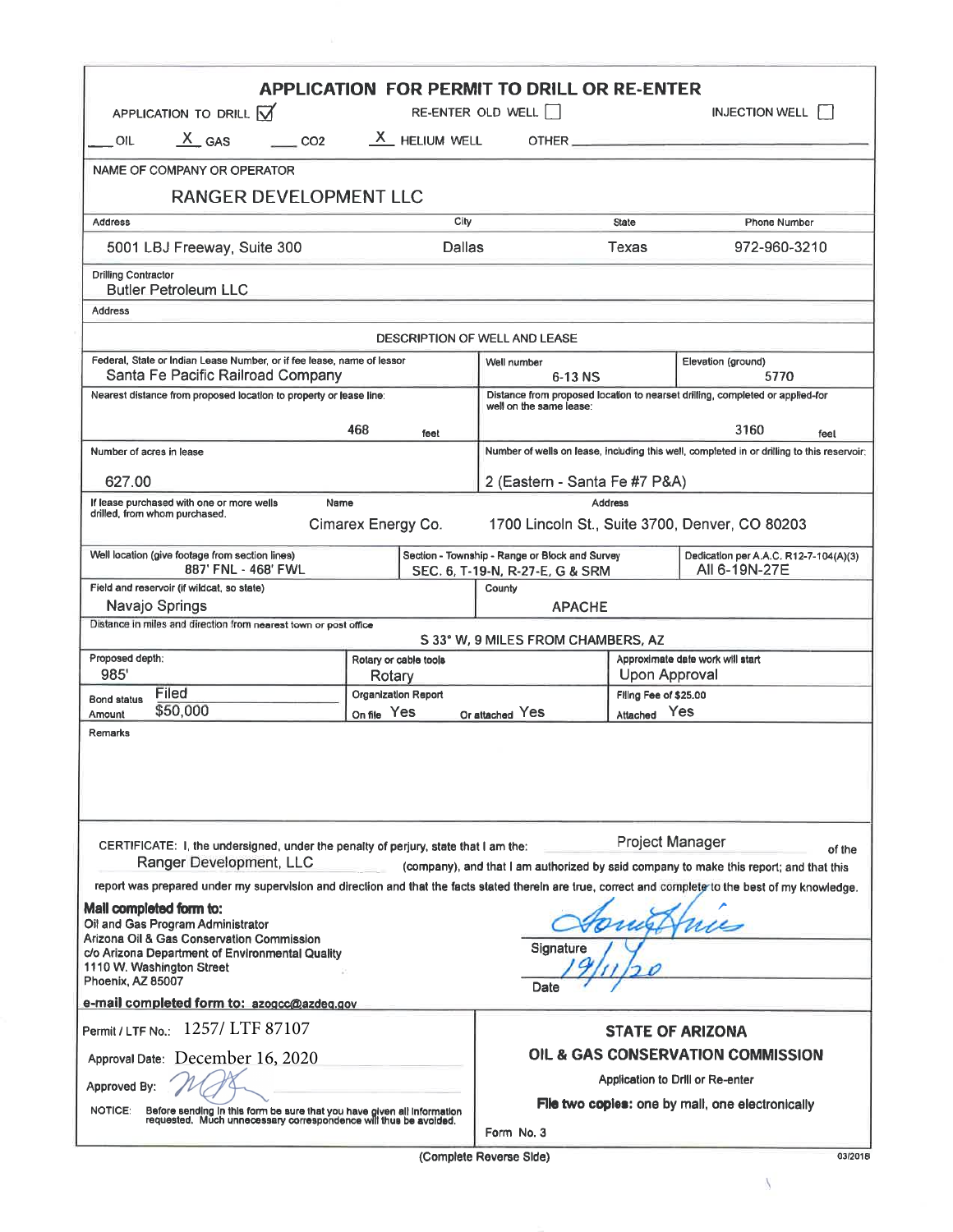- 1. Operator shall outline on the plat the acreage dedicated to the well in compliance with A.A.C. R12-7-107.
- 2. A registered survevor shall show on the plat the location of the well and certify this information in the space provided.
- 3. ALL DISTANCES SHOWN ON THE PLAT MUST BE FROM THE OUTER BOUNDARIES OF THE SECTION.
- $YES$   $X$ **NO** 4. Is the operator the only owner in the dedicated acreage outlined on the plat below ?
- 5. If the answer to question four is no, have the interests of all owners been consolidated by communitization agreement or otherwise? If answer is yes, give type of consolidation **YES NO**
- 6. If the answer to question four is no, list all the owners and their respective interests below:



## PROPOSED CASING PROGRAM

| Size of Casing | Welght | Grade & Type | Top | <b>Bottom</b> | <b>Cementing Depths</b> | <b>Sacks Cement</b> | Type        |
|----------------|--------|--------------|-----|---------------|-------------------------|---------------------|-------------|
| 10.75"         | 32.75# | J55          | GL  | 60'           | $GL-60'$                | 10                  | Prem. Light |
| 7.00"          | 20.00# | J55          | GL  | 790'          | GL-790'                 | 175                 | Prem. Light |
| 4.50"          | 10.50# | J55          | GL  | 985'          | GL-985'                 | 90                  | Prem. Light |
|                |        |              |     |               |                         |                     |             |
|                |        |              |     |               |                         |                     |             |